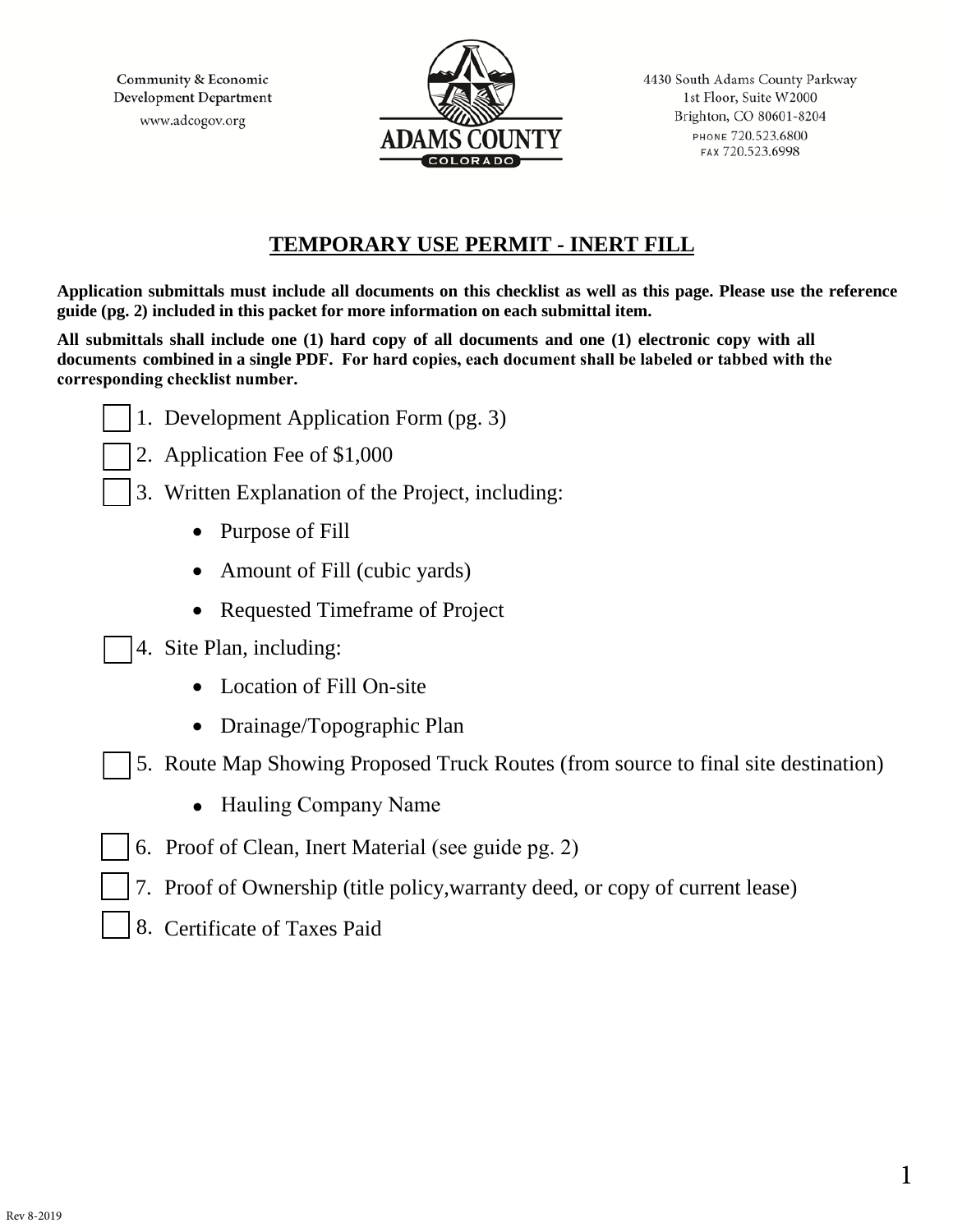# **Special Use Permit Guide to Development Application Submittal**

All development application submittals shall consist of one (1) hard copy of each document and one (1) electronic copy (USB) with all documents combined in a single PDF. **Application submittals that do not conform to these guidelines shall not be accepted.** 

#### **3. Written Explanation of the Project:**

• A clear and concise, yet thorough, description of the proposal. Please include, if applicable, timeframe, purpose of project, and improvements that will be made to the site

#### **4. Site Plan Showing Proposed Development:**

- A detailed drawing of existing and proposed improvements
- Including:
	- o Streets, roads, and intersections
	- o Driveways, access points, and parking areas
	- o Existing and proposed structures, wells, and septic systems,
	- o Easements, utility lines, and no build or hazardous areas
	- o Scale, north arrow, and date of preparation
- An Improvement Location Certificate or Survey may be required during the official review

#### **5. Route Map:**

- Show how inert material will get from site of origination to area to be filled
- An Oversize Load permit may be required if haul route includes weight restricted roads •

#### **6. Proof of Clean, Inert Material:**

- A signed letter certifying that the material is clean from the source providing the fill material **OR**
- Phase I ESA or due diligence report for the borrow
- site demonstrating no Recognized Environmental Concerns **OR**
- Soils sampling and testing in accordance with the following: for the first 3,000 cubic yards (cy), 2 composite samples each consisting of 3 grab samples collected at 5-ft depth increments, plus 1 composite sample per additional 2,000 cy: •
	- o VOCs: EPA SW-846 Method 8260D
	- o SVOCs: EPA SW-846 Method 8270E
	- o RCRA metals (As, Ba, Cd, Cr, Pb, Hg, Se, Ag): EPA SW-846 Method 6010C/7471B
	- o TPH: EPA SW-846 Method 8440

#### **7. Proof of Ownership:**

- A deed may be found in the Office of the Clerk and Recorder
- A title commitment is prepared by a pr[ofessional title](http://adcogov.org/index.aspx?NID=812) company

#### **8. Certificate of Taxes Paid:**

- All taxes on the subject property must be
- paid in full. Please contact the Adams County Treasurer's Office
- Or http://adcogov.org/index.aspx?NID=812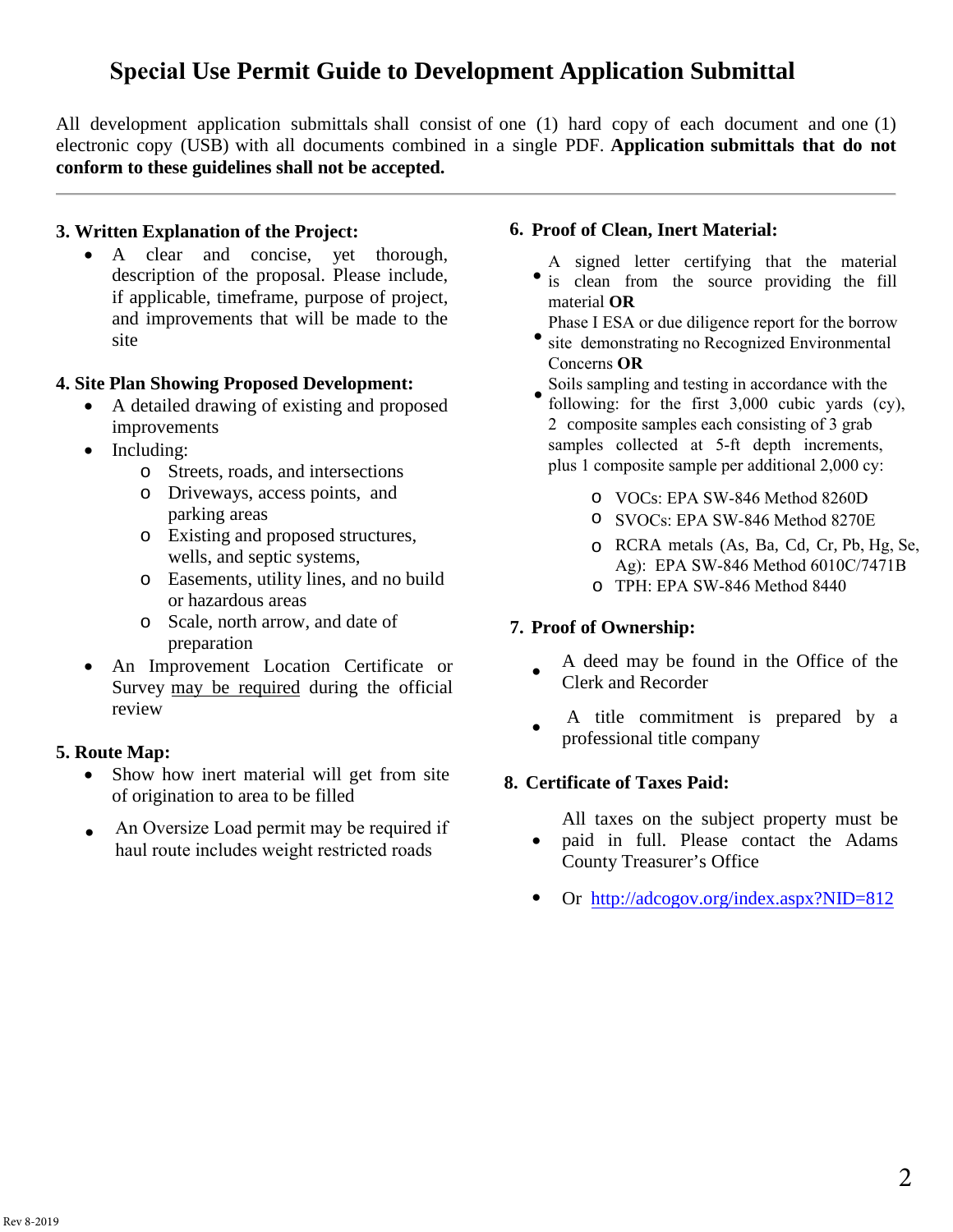Community & Economic Development Department www.adcogov.org



4430 South Adams County Parkway 1st Floor, Suite W2000 Brighton, CO 80601-8204 PHONE 720.523.6800

## **Application Type:**

|                                                                            | <b>Conceptual Review</b><br>Subdivision, Preliminary<br>Subdivision, Final | <b>Preliminary PUD</b><br><b>Final PUD</b><br>Rezone | <b>Temporary Use</b><br>Variance | <b>Conditional Use</b> |  |  |
|----------------------------------------------------------------------------|----------------------------------------------------------------------------|------------------------------------------------------|----------------------------------|------------------------|--|--|
| <b>PROJECT NAME:</b>                                                       | Plat Correction/ Vacation                                                  | Special Use                                          | Other:                           |                        |  |  |
|                                                                            |                                                                            |                                                      |                                  |                        |  |  |
| <b>APPLICANT</b>                                                           |                                                                            |                                                      |                                  |                        |  |  |
| Name(s):                                                                   |                                                                            |                                                      | Phone #:                         |                        |  |  |
| Address:                                                                   |                                                                            |                                                      |                                  |                        |  |  |
| City, State, Zip:                                                          |                                                                            |                                                      |                                  |                        |  |  |
| 2nd Phone #:                                                               |                                                                            |                                                      | Email:                           |                        |  |  |
| <b>OWNER</b>                                                               |                                                                            |                                                      |                                  |                        |  |  |
| Name(s):                                                                   |                                                                            |                                                      | Phone #:                         |                        |  |  |
| Address:                                                                   |                                                                            |                                                      |                                  |                        |  |  |
| City, State, Zip:                                                          |                                                                            |                                                      |                                  |                        |  |  |
| 2nd Phone #:                                                               |                                                                            |                                                      | Email:                           |                        |  |  |
| TECHNICAL REPRESENTATIVE (Consultant, Engineer, Surveyor, Architect, etc.) |                                                                            |                                                      |                                  |                        |  |  |
| Name:                                                                      |                                                                            |                                                      | Phone #:                         |                        |  |  |
| Address:                                                                   |                                                                            |                                                      |                                  |                        |  |  |
| City, State, Zip:                                                          |                                                                            |                                                      |                                  |                        |  |  |
| 2nd Phone #:                                                               |                                                                            |                                                      | Email:                           |                        |  |  |